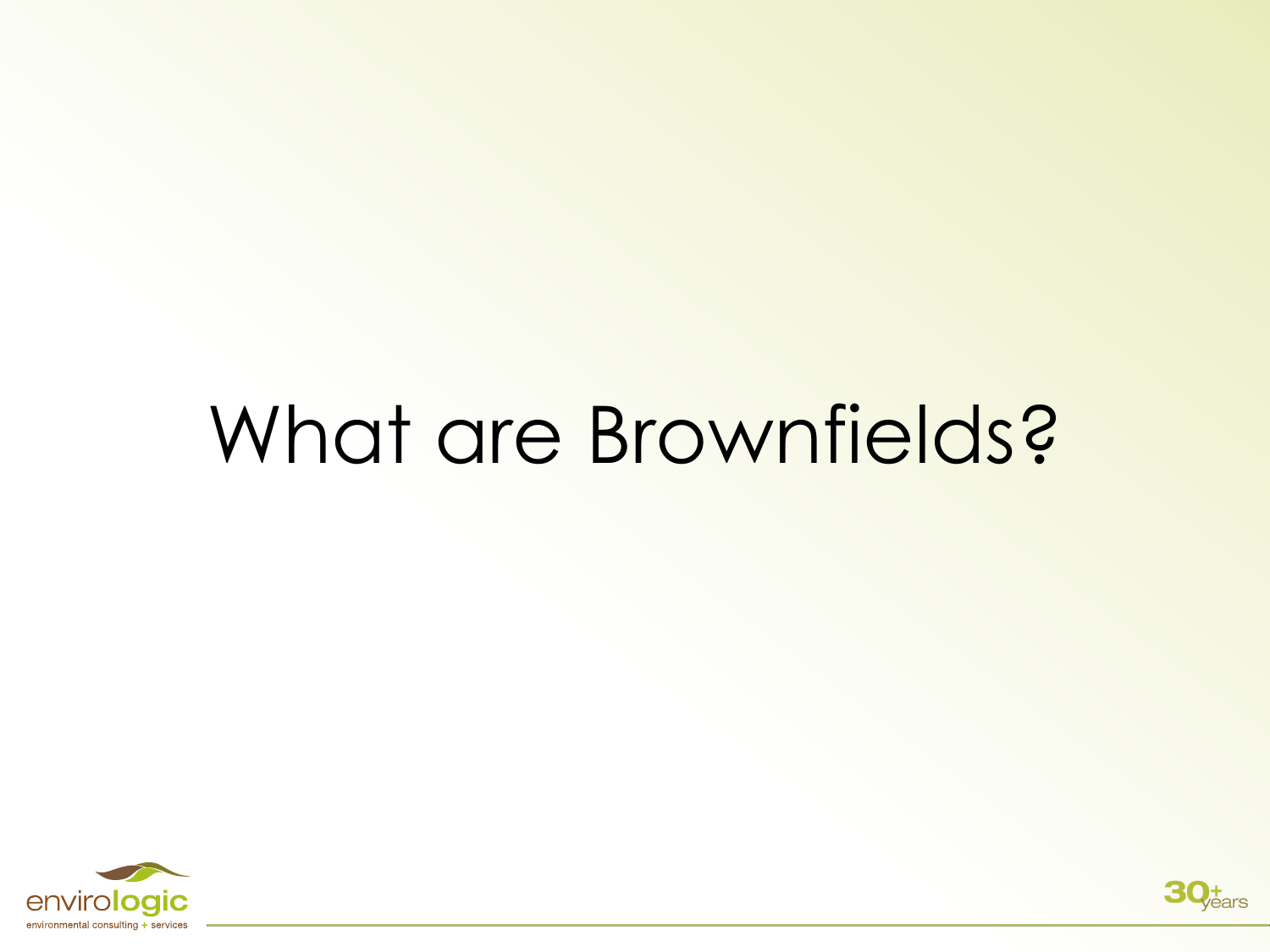## State of Michigan Definition

#### **Facility:**

**Contaminated** 



#### **Functionally Obsolete:**

Can't be used for its original purpose



#### **Other potential properties:**

- enviro environmental consulting + ser
- Tax Reverted Property
- Targeted Redevelopment Area

**Blighted:** Public nuisance, dangerous, eyesore, or property owned or under control of a Land Bank



### **Historical Resource:**

Historic building or structure



- Adjacent and Contiguous
- **Transit-Oriented Property or Development**

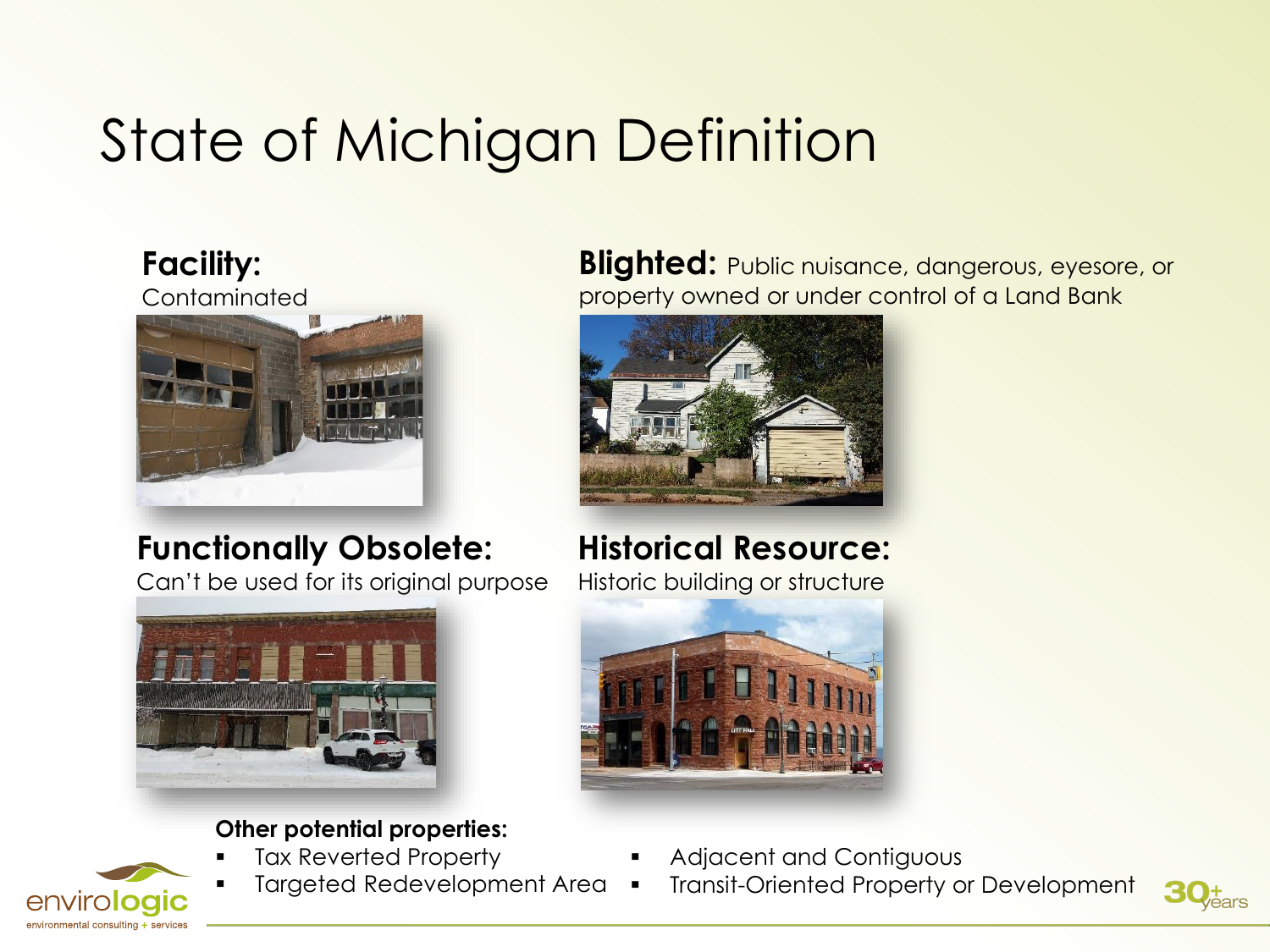## Examples of Brownfields

- Landfills and dump sites
- Mine-scarred lands
- Industrial sites
- Commercial facilities
- Publicly owned/government buildings and land
- Vacant schools
- Former health care facilities
- Abandoned and vacant buildings
- Dry-cleaning facilities
- Gas stations
- Railroad yard
- Vacant land
- Distressed housing
- "Main Street" buildings







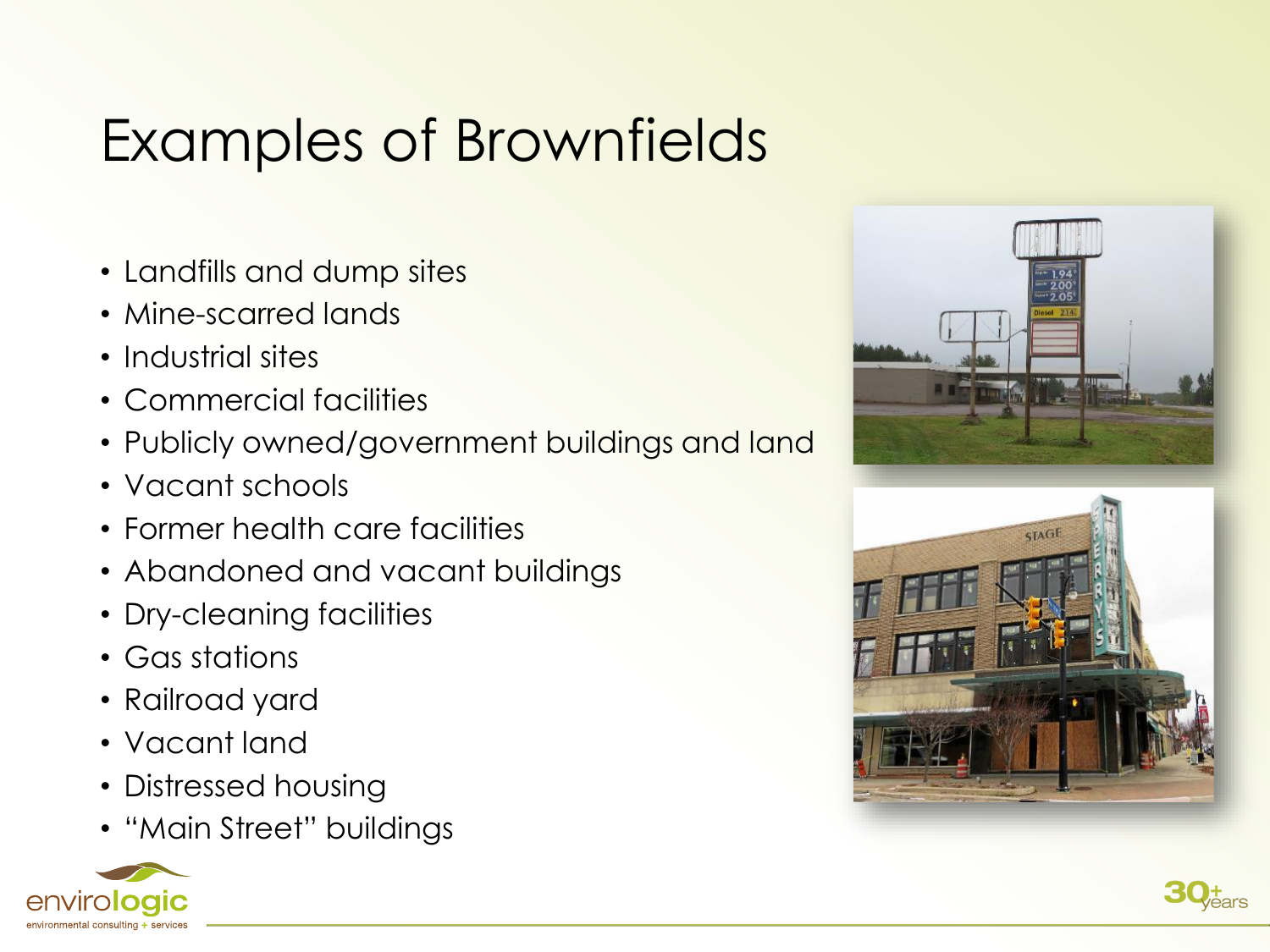### What is Brownfield Redevelopment?

Brownfield Redevelopment is the process of cleaning up and reinvesting in brownfield properties which protects the environment, protects health, reduces blight, and takes development pressures off greenspaces and agriculture land.

- According to the U.S. Government Accounting Office, there are an estimated 425,000 brownfields throughout the U.S.
- The State of Michigan has approximately 42,912 "brownfield sites."





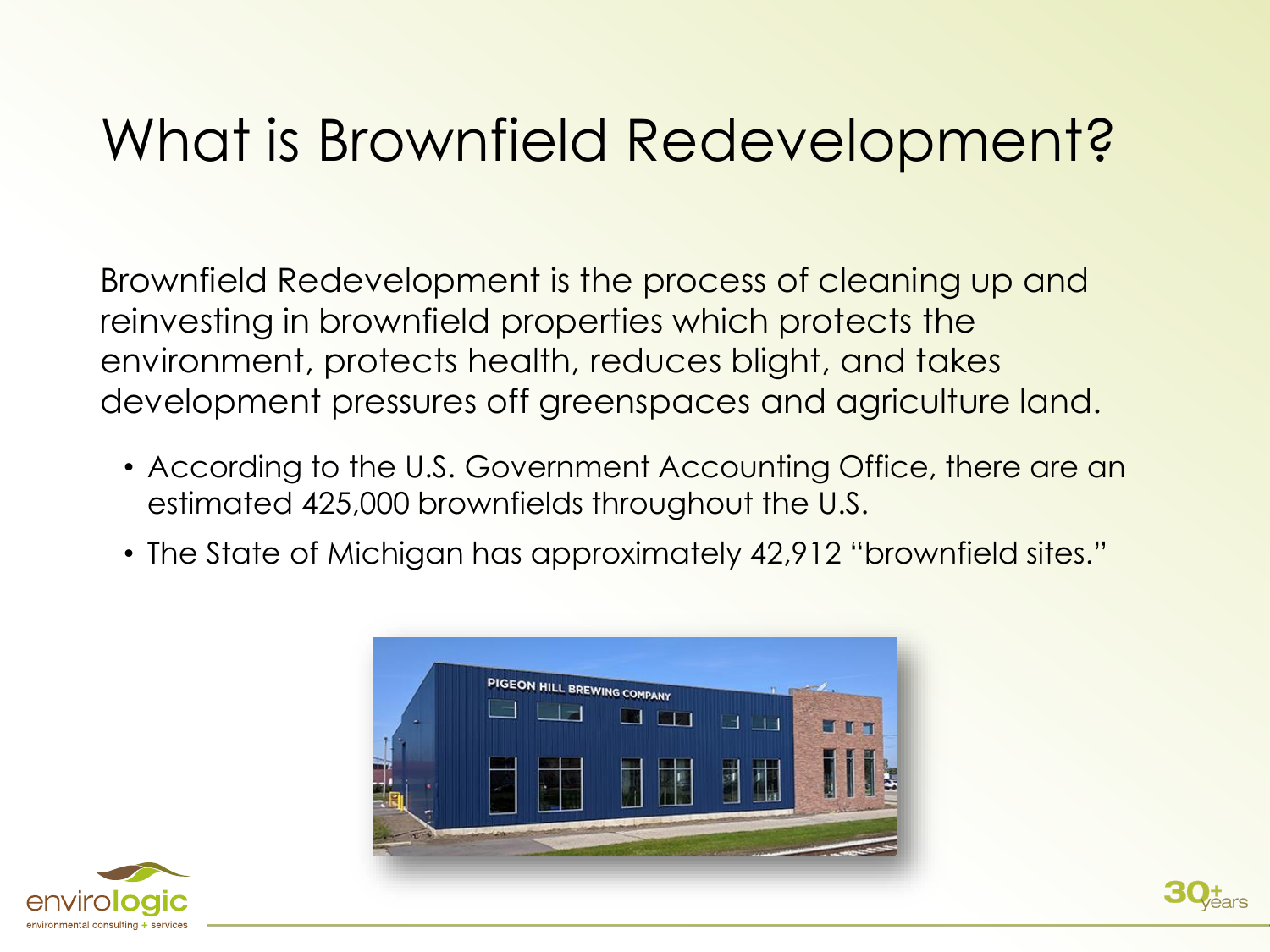### Site Redevelopment Challenges





- Apparent/obvious disinvestment
- Known or perceived environmental contamination (soil, groundwater, unknown)
- Lead and asbestos concerns
- Underground storage tanks
- Need for total or partial demolition
- Lack of infrastructure
- Corporate "moth-balled" sites
- Junk/debris



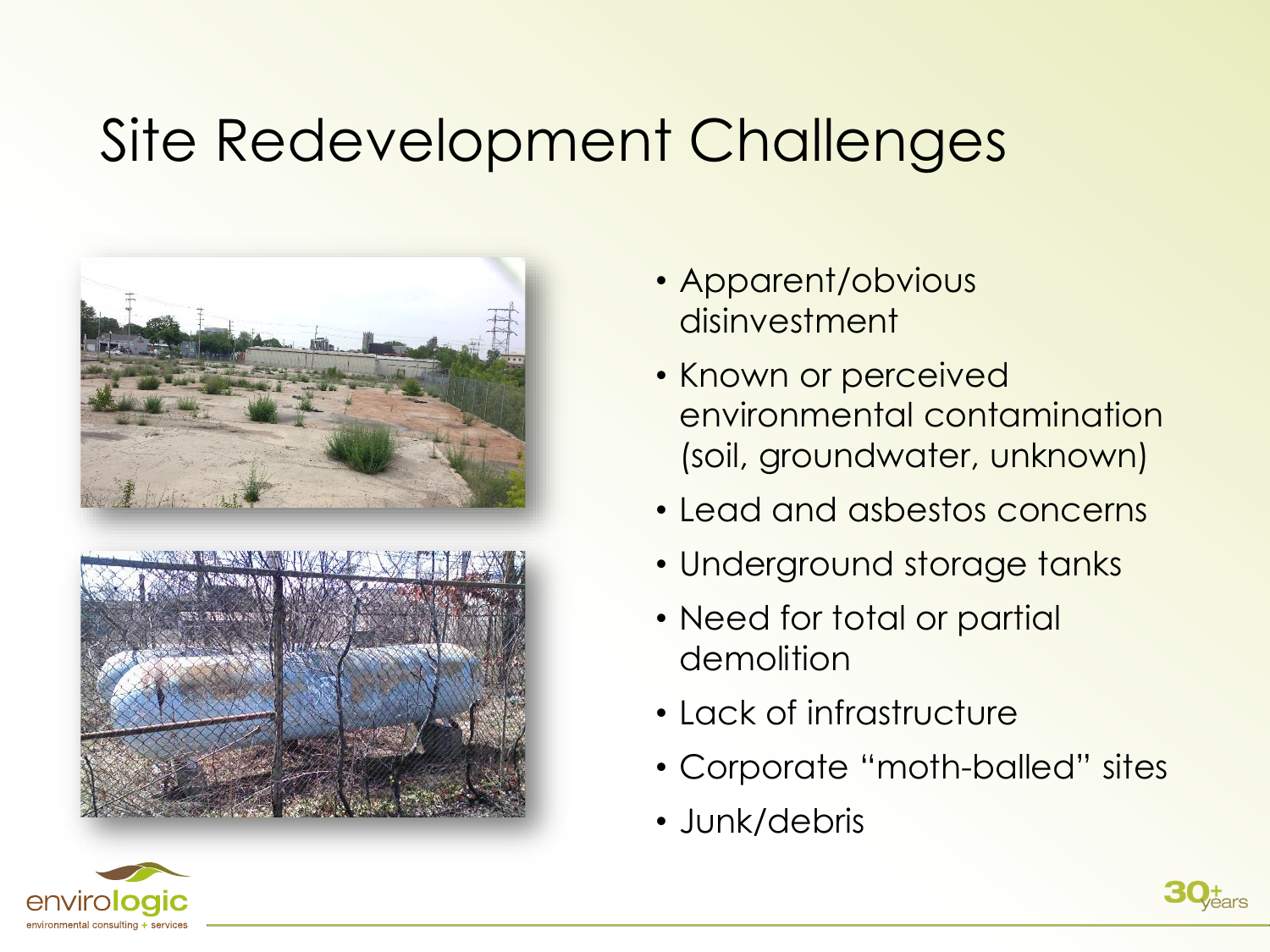### Benefits of Brownfield Redevelopment

- Increase investment, jobs, and revenue
- Opportunity for focused redevelopment, e.g., workforce housing
- Reuse existing infrastructure
- Encourage redevelopment
- Recovery of tax base
- Improve value of surrounding property
- Preserve historic and cultural community icons
- Conduct environmental cleanup
- Reduce sprawl